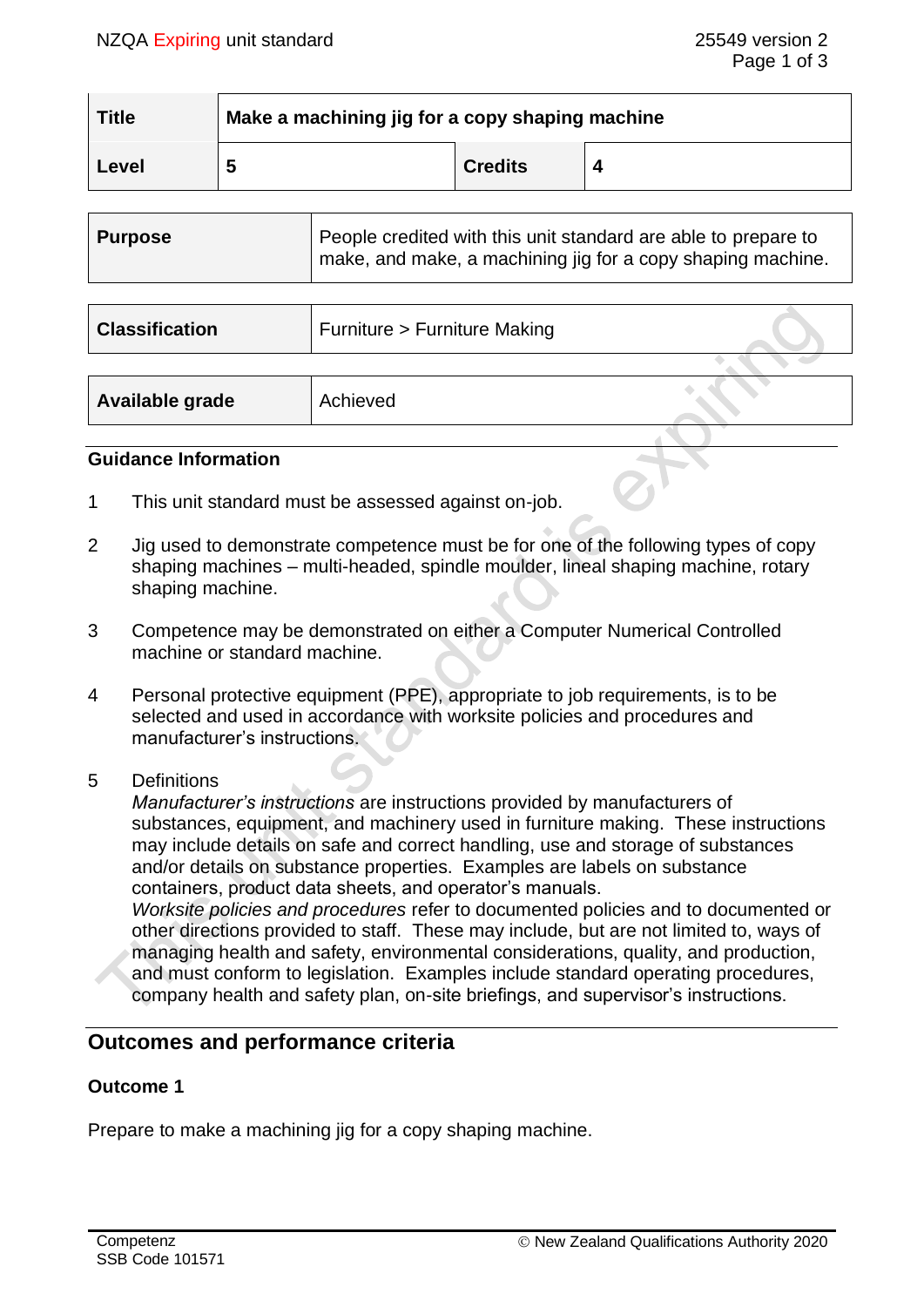# **Performance criteria**

1.1 Job specifications are obtained and explained in accordance with worksite policies and procedures.

> Range component length and thickness, component shape, number of cycle runs, type of material being machined.

- 1.2 Jig material is selected in accordance with job specifications and worksite policies and procedures.
- 1.3 Jigs' construction is designed and sketched in accordance with job specifications and worksite policies and procedures.

# **Outcome 2**

Make a machining jig for a copy shaping machine.

# **Performance criteria**

- 2.1 Sourced component or shaped profile component for which the jig is to be made is obtained in accordance with job specifications.
- 2.2 Component is measured to determine the dimensions for operation in accordance with job specifications.
- 2.3 Jig base board is selected in accordance with job specifications.
- 2.4 Shaped profile is fixed to, or shaped onto, the base board in accordance with job specifications.
- 2.5 Packer is fixed to the shaped profile to locate the shaped component position in accordance with job specifications.
- 2.6 Holes are bored in the base board to suit the machine holding bolts in accordance with job specifications.
- 2.7 Workpiece is held in position in accordance with worksite policies and procedures.

Range one of – holding pins, air clamps.

- 2.8 Test piece is run and performance of the jig production is checked with sample in accordance with job specifications.
- 2.9 Jig is named and labelled in accordance with job specifications, and instructions for using jig are written in accordance with worksite policies and procedures.
- 2.10 Jig is stored safely and securely in accordance with worksite policies and procedures.